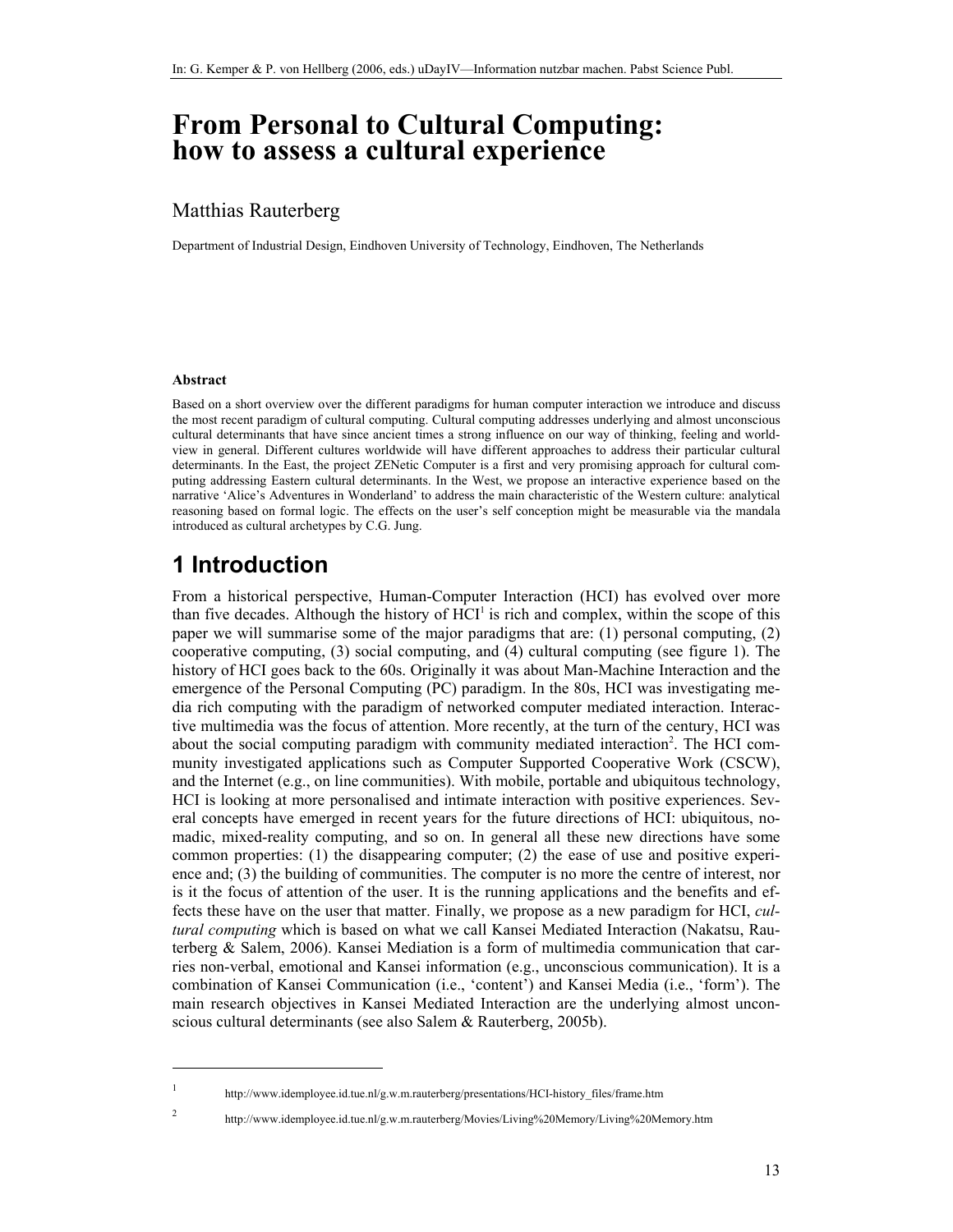



**Figure 1.** From Personal to Cultural Computing, an overview over the most relevant interaction paradigms.

# **2 Cultural Computing**

The word *culture* (from the Latin 'colo, -ere', meaning 'to cultivate', 'to inhabit' or 'to honor') has been defined and used in many ways throughout different contexts. Kroeber and Kluckhohn (1952) compiled a list of more than 156 different definitions for *culture*. One of the most popular definitions of culture in the field of anthropology is "a complex web of shifting patterns that link people in different locales and that link social formations of different scales"<sup>3</sup>. Culture is the integration of human behaviour that includes attitudes, norms, values, beliefs, actions, communications and groups (ethnic, religious, social, etc.). Cultural computing4 is more than integrating cultural aspects into the interaction. It is about allowing the user to experience an interaction that is closely related to the core aspects of his/her culture. In a way that let him/her engage with an augmented reality using the values and attributes of his/her own culture. As such it is important to understand one's cultural determinants and how to render them during the interaction. In this paper we will focus on two cultural computing projects, one from the Eastern World (prevailing in Japan) and one from the Western world (prevailing in England).

Over the last 3000 years the peoples of four distinct regions of the civilized world created the religious and philosophical traditions that have continued to nourish humanity into the present day: *Confucianism* and *Daoism* in China; *Hinduism* and *Buddhism* in India; *monotheism* in middle east; and philosophical *rationalism* in Greece. 'Monotheism' and 'philosophical rationalism' is the religious and cultural foundation of the occident. We have investigated illustrative stories that are well known, accessible, classical in their culture and relevant from the point of view of cultural computing. We primarily looked for narratives that would be helpful in the understanding of the essential aspects of both Japanese and English cultures. To this

 $\overline{a}$ 

4

<sup>3</sup> http://en.wikipedia.org/wiki/Culture.

http://www.culturalcomputing.uiuc.edu/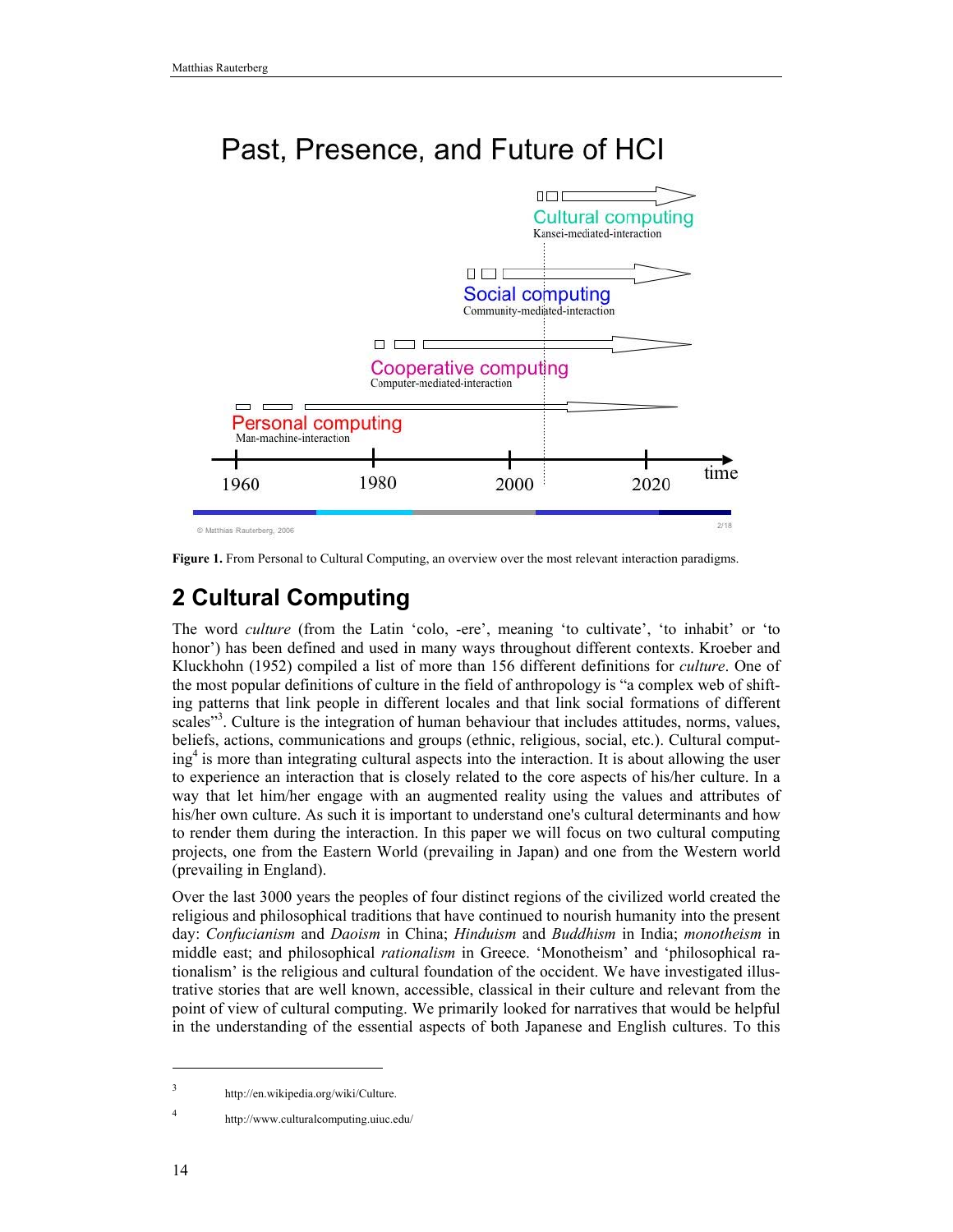effect, we have selected the story of '*ZEN Buddhism*' attributed to a Boddidharma (circa 500 AC), and '*Alice's Adventures in Wonderland*' by Lewis Carroll (1865). Both are detailed in the next sections, and both are examples either to help understand the underlying cultural value (i.e., Zen) or question it (i.e., Alice). For the Eastern and Western culture, the main value dealt with is *enlightenment*, but in different ways. Utilizing on modern technology Nakatsu et al (2006) try to give a new direction in form of 'Kansei Mediation' to enable societies transforming towards enlightenment (see also Rauterberg, 2004). Salem and Rauterberg (2005a) discuss the relationship of cultural computing and entertainment, and Hu and Bartneck (2005) could conclude that 'culture matters'.

### **2.1 Eastern Culture: ZENetic computer**

In the East enlightenment is the state of awakening that a Buddha has attained, and is the ultimate goal of Buddhist practice and the highest of the 'Ten Worlds'. The concept enlightenment is regarded as a state of perfect freedom, in which one is awakened to the eternal and ultimate truth that is the reality of all things. This supreme state of life is characterized by boundless wisdom and infinite compassion.<sup>5</sup>. With the spread of Zen Buddhism in the thirteenth century, the arts of Japan took on a new focus. Here was a religion which cultivated self-discipline and austerity as the path to enlightenment. Meditation is at the centre of Zen practice and many Zen art forms can be seen as vehicles for inward reflection or as visualizations of the sudden and spontaneous nature of enlightenment. A *love of nature* lies at the very core of Zen. The qualities of abstraction and suggestion which characterized *suiboku-ga* were fittingly applied to the design of Zen gardens. Japanese gardens employ artifice to create an environment that appears more natural than nature itself. Trees and bushes are carefully pruned, color is restricted and water channeled to convey, in one setting, the essence of the natural landscape. The word for landscape in Japanese is *sansui*, meaning 'mountain and water'. In Zen-inspired *kare-sansui* or 'dry landscape' gardens, such as that of Ryoan-ji in Kyoto, these two elements are symbolically combined. *Kare-sansui* gardens consist only of carefully selected and positioned rocks in a bed of sand or gravel which is raked into waterlike patterns. As vehicles for contemplation, such gardens convey the vastness of nature through the power of suggestion.

Tosa et al. (2005) think of cultural computing as a method for cultural translation that uses scientific methods to represent the essential aspects of a culture. Including cultural concepts that heretofore have not been the focus of computing, such as mental images of Eastern thought and Buddhism, and the Sansui paintings, poetry and kimono that evoke these images, they projected the style of communication developed by Zen schools over hundreds of years into a world for the user to explore – an exotic Eastern Sansui world: the ZENetic Computer. ZENetic Computer was and still is an ambitious project that tries to crosses boundaries and complicates simple binary divisions such as those between East and West (i.e., modern and pre-modern, science and religion, science and art, etc.). The ZENetic Computer is based on cutting edge technology to offer users a chance to engage and understand Buddhist principles of 're-creation' of the self. The Eastern essence of an ancient culture is delivered by means of Western technology to create an interactive experience dealing with complex issues such as human [un]consciousness. Through encounters with Zen Koans and haiku poetry, the user is constantly and sharply forced to confirm the whereabouts of his or her self-consciousness. So, what would be an equivalent system for Cultural Computing in the West?

### **2.2 Western Culture: Alice in Wonderland**

In the West Kant (1784) gave an answer to the question, "What is enlightenment?" He indicated that the 'way out' that characterizes enlightenment in the West is a process that releases us from the status of 'immaturity'; and by 'immaturity,' he meant a certain state of our will that

 $\overline{a}$ 5

http://www.experiencefestival.com/a/Buddhahood/id/79203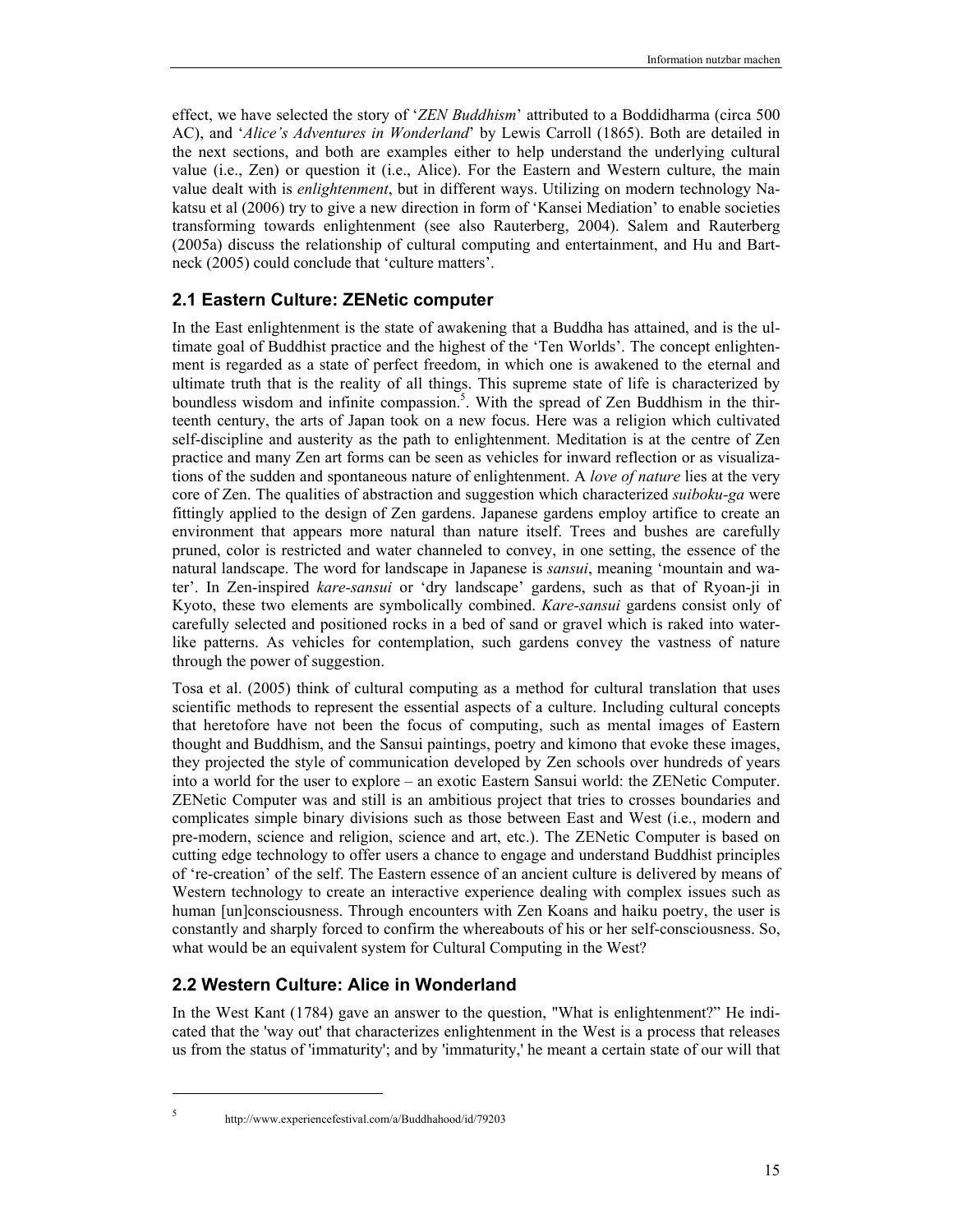makes us accept someone else's authority to lead us in areas where the use of reason is called for. In the Western world *enlightenment* is defined by a modification of the preexisting relation linking will, authority, and the use of reason $6$ .

Nisbett et al. (2001) can confirm that Westerners are *analytic*, paying attention primarily to the object and the categories to which it belongs and using rules, including *formal logic*, to understand its behavior. In contrast East Asians are more *holistic*, attending to the entire field and assigning causality to it, making relatively little use of categories and formal logic, and relying on '*dialectical*' reasoning. These Western and Eastern types of cognitive processes are embedded in different naive metaphysical systems and tacit epistemologies. Nisbett et al. (2001) speculate that the origin of these differences is traceable to markedly different social systems as part of the underlying cultural determinants.

To address logical reasoning in the western culture the most appealing narrative is 'Alice in Wonderland' of Lewis Carroll. Charles Lutwidge Dodgson (1832–1898), better known by the pen name Lewis Carroll, was a British author, mathematician, logician, Anglican clergyman and photographer. His most famous writings are 'Alice's Adventures in Wonderland' and its sequel 'Through the Looking-Glass'. His facility at word play, logic, and fantasy has delighted audiences ranging from the most naive to the most sophisticated. He was exceptionally gifted and achievement came easily to him. His works have remained popular since they were published and have influenced not only children's literature, but also a number of major 20th century writers such as James Joyce and Jorge Luis Borges. There are societies dedicated to the enjoyment and promotion of Lewis Carroll's works in many parts of the world including North America, the United Kingdom and New Zealand. In this perspective the book 'Alice's Adventures in Wonderland' can serve as input for a Cultural Computing project in the West.

The first interactive, but semi-immersive virtual reality system based on parts of 'Alice in Wonderland' was developed at the Entertainment Technology Center of Carnegie Mellon University. Pierce et al. (1999) created a successful virtual experience based on a headmounted display to overcome some or all of the following problems: entering a virtual world is a jarring experience, people do not naturally turn their heads or talk to each other while wearing a head-mounted display, putting on the equipment is hard, and people do not realize when the experience is over. In the Electric Garden at SIGGRAPH 97, they presented the Mad Hatter's Tea Party, a shared virtual environment experienced by more than 1,500 SIG-GRAPH attendees. They addressed these head-mounted display related problems with a combination of back story, see-through head-mounted displays, virtual characters, continuity of real and virtual objects, and the layout and setting of the physical and virtual environment.

We started the cultural computing project ALICE as an interactive, entertaining experience (see Nakatsu, Rauterberg & Vorderer, 2005) inspired from 'Alice in Wonderland'. In the scope of this project interactive adventures are experiences provided by an Augmented Reality (AR) environment based on selected parts from Lewis Carroll's book 'Alice's Adventures in Wonderland'. The user assumes the role of Alice and explores this interactive narrative. ALICE is an exploration of interactive story-telling in AR. By exploiting the unique characteristics of AR compared to established media such as film and interactive media, the project uses AR as a new medium for edutainment and entertainment as a particular carrier for cultural transformations. Innovations include the refashioning of conventions used in film and interactive tools for the development of an AR narrative, and the use of simple artificial virtual and real characters (avatar and robot respectively) to create an immersive interactive experience.

ALICE is an augmented reality (AR) narrative with intelligent agents acting as characters who lead the user through virtual and real locations, moral choices and emotional states. The

 $\overline{a}$ 6

http://en.wikipedia.org/wiki/The\_Enlightenment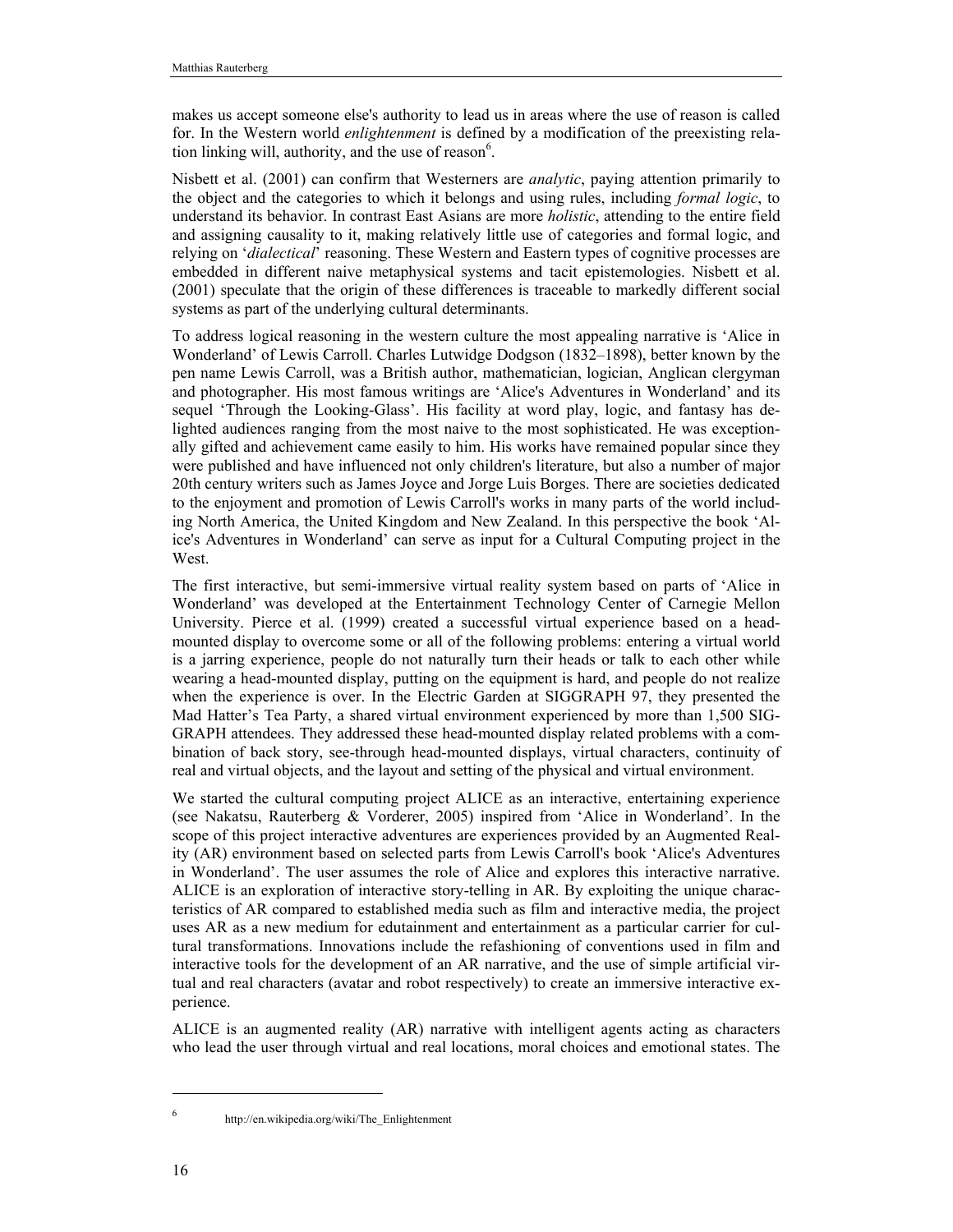narrative is a surreal quest, sometimes funny, sometimes disturbing. The character White Rabbit (representing the concept of *time*) introduces him and joins with the user in a series of absurdist challenges. ALICE is an educational journey towards the user's heart's desire, designed to provoke self-reflection on a number of other issues: bullying and trusting others; selfish- and selfless-ness; enjoying the moment or sublimating pleasure. The user is given the opportunity to occupy and experience any of these mental and emotional positions. This will be achieved in line with the 'Alice in Wonderland' plot (albeit shortened).

Alice in Wonderland can be used to give interesting examples of many of the basic concepts of adolescent psychology. Alice's experiences can be seen as symbolic depictions of important aspects of adolescent development, such as initiation, identity formation, and physical, cognitive, moral, and social development (Lough, 1983). Alice's adventures are deconstructivist<sup>7</sup> in nature and as such are directly challenging the strongly held belief of a linear, single track and sequential reality.

#### **2.3 Implementing Cultural Computing in the West**

Our approach is to create an interactive experience based on the cultural values (e.g., highlighted in the story 'Alice in Wonderland'). A westerner would understand and appreciate the implementation of an interaction inspired from 'Alice in Wonderland<sup>8</sup>' adventures or 'Le Petit Prince<sup>9</sup>, but will be puzzled if s/he was presented with an interaction inspired from the eastern 'Ox story<sup>10</sup>' or 'The Journey to the West<sup>11</sup>'. Similarly, an easterner would appreciate the second set and be confused by the first. Alice's adventures are illustrative of English culture. Indeed English and Western culture in general are based on Monotheist religions (Judaism, Christianity, and Islam) which are concerned with certainty and absolutism, in the sense of absolute truth and certainty. Western culture is also based on Cartesian logic and a linear and constant flow of time. To understand the culture shock that our proposed interactive experience could generate, it is interesting to look at the book 'Alice in Wonderland'. Alice, who is tired of the rational world she lives in and therefore follows the white rabbit into a hole, leading to a world without rational boundaries, experiences several culture shocks in this new world. Alice adventures happen in a world of paradox, the absurd and the improbable. The key aspects of Alice in Wonderland can be resumed in the following points: (1) a non linear non constant time flow; (2) a distortion of experience in space and with other characters; and (3) a counter-intuitive, common sense defying heuristics. To be able to investigate the effects of cultural computing on the user's experience we will build an interactive installation with the following experiences.

**Experience-1:** 'Escaping Reality'; "Alice was beginning to get very tired of sitting by her sister on the bank and of having nothing to do. She was considering, in her own mind, whether the pleasure of making a daisy-chain would be worth the trouble of getting up and picking the daisies, when suddenly a White Rabbit with pink eyes ran close by her. There was nothing so very remarkable in that; nor did Alice think it so very much out of the way to hear the Rabbit say to itself 'Oh dear! Oh dear! I shall be too late!' When the Rabbit actually took a watch out of its waistcoat-pocket, and looked at it, and then hurried on, Alice started to her feet, for it flashed across her mind that she had never before seen a rabbit with either a waistcoat-pocket, or a watch to take out of it, and burning with curiosity, she ran across the field after it, and was just in time to see it pop down a large rabbit-hole under the hedge." In this stage the user will start in a park like labyrinth to encounter a pet like rabbit behaving closely to the original plot. Following the rabbit the user will end at the entrance to the rabbit hole.

l

http://en.wikipedia.org/wiki/Jacques\_Derrida

<sup>8</sup> http://www.gutenberg.org/etext/11

<sup>9</sup> http://www.saint-exupery.org/

<sup>10</sup> http://www.shantimayi.com/ox\_story/10ox1.htm

<sup>11</sup> http://en.wikipedia.org/wiki/The\_Journey\_to\_the\_West

<sup>12</sup> http://www.alice-in-wonderland.net/?books/1chpt1.html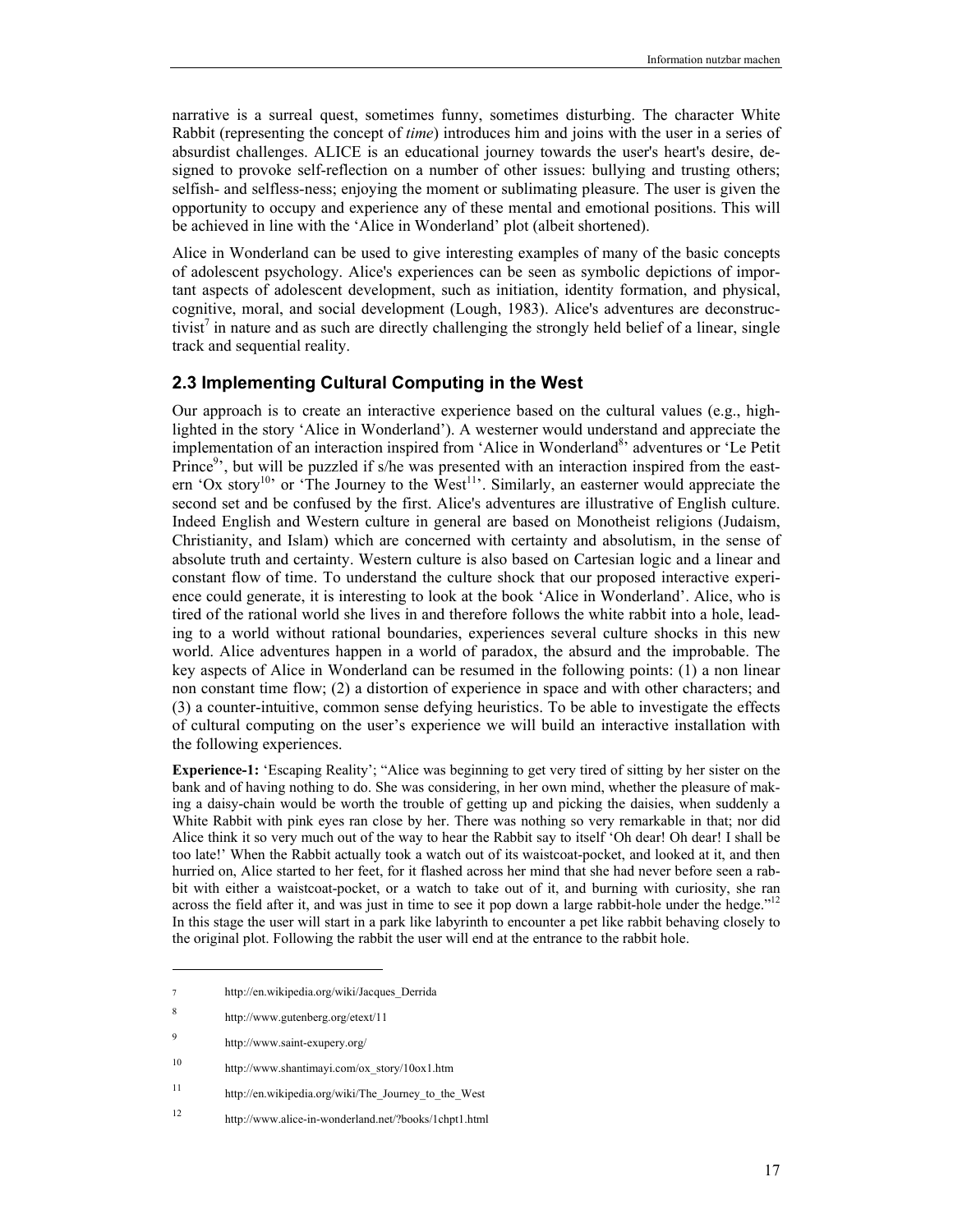**Experience-2:** 'Down the Rabbit Hole'; to simulate this experience, the entrance is a four meter high spiral tube slide that will end in a projection cave of experience-3. The spiral tube slide includes visual and audio projections throughout the sliding down experience. The rabbit-hole goes straight on like a tunnel, and then dips suddenly down, so that the user has no opportunity to stop. The hole is very deep, or the fall is very slow, for the user has plenty of time as s/he slides down to look around and to wonder what is going to happen next.

**Experience-3:** 'Shrinking and Growing'; the end of experience-2 is connected to a cave with four projection walls. Through one of the projection walls the user will be able to go through to continue the whole journey. Inside the cave the user has access to two tangible devices: 'nibble' and 'drink me'. Both devices control the user's perceived physical height. With these two devices the user can interact with the environment to adjust his/her size: shrinking or growing. In case of proper sizing the exit door will be opened so that the user can leave the cave and to enter the next experience.

**Experience-4:** 'Advice from a Caterpillar'; to address the western individual self-concept Alice's self is challenged in this situation. After Alice entered the rabbit hole to follow the white rabbit, she experienced a lot of transformations both physically and mentally. This brought her in an initial *state of confusion*, which is emphasized in her conversation with the Caterpillar: 'Who are YOU?' asked the Caterpillar. This challenging attitude of the Caterpillar makes Alice uncertain about herself, making her vulnerable for criticism. Such a situation gives the possibility for a confrontation with and awareness about one's self-concept.

**Experience-5:** 'Talk with the Cheshire Cat'; to talk to the Cheshire Cat a painted tree with a back projection area inside this painting will be provided. In front of this tree a pressure sensitive floor is laid out. Depended on the position and verbal input of the user, the reaction of the Cat is different (e.g. visible or disappearing).

**Experience-6:** as the final stage of the ALICE experience is planned the 'Mad Hatter's Tea Party', in which virtual characters and objects are mixed with real objects and agents. The Helio display technology will be investigated for projecting virtual objects on the table. Cavazza et al (2004) describe a new approach to the behavior of 3D environments that supports the definition of physical processes and interactive phenomena. The work takes as a starting point the traditional event-based architecture that underlies most game engines. These systems discretise the environments' physics by separating the objects' kinematics from the physical processes corresponding to objects interactions. This property can be used to insert a new behavioral layer, which implements AI-based simulation techniques. They introduce the rationale behind AI-based simulation and the techniques they use for qualitative physics, as well as a new approach to world behavior based on the induction of causal impressions. This approach has implications for the definition of complex world behavior or non-standard physics, as required in our interactive experience installation.

### **3 How to measure the user experience**

The state of the art in the empirical assessment of the user's experiences is best described by diversity (e.g., Kuniavsky, 2003). For example, a variety of methods and measures have been introduced for measuring *Presence* (Baren & Ijsselstein, 2004), but only very few have been evaluated against standard quality criteria, such as objectivity, reliability, and validity. The large number of different methods and measures is a consequence of the numerous theoretical approaches to Presence (see Vorderer et al., 2003). The IST project 'Presence: Measurement, Effects, Conditions' (MEC) has selected a variety of promising approaches to measure Presence and has compared them with respect to quality criteria of social scientific research. MEC's findings (Vorderer et al., in prep.) indicate that there is considerable value in using Presence questionnaires right after exposure to an interactive experience (e.g., a Virtual Environment, VE), if the scales have been validated systematically. The 'MEC Spatial Presence Questionnaire' (Vorderer et al., 2004) meets these requirements and is based on an integrative theoretical framework. Its value has been demonstrated in more than 20 experiments. However, ex-post assessments are insensitive to temporal variations in Presence during the course of exposure to a VE. For very dynamic kinds of VEs, like those used in entertainment contexts, the additional use of process-oriented measures is indicated. Most important are thinkaloud techniques for their ability to assess multiple dimensions of Presence during exposure, and task-oriented measures. For example, MEC has identified some capacity of the Secondary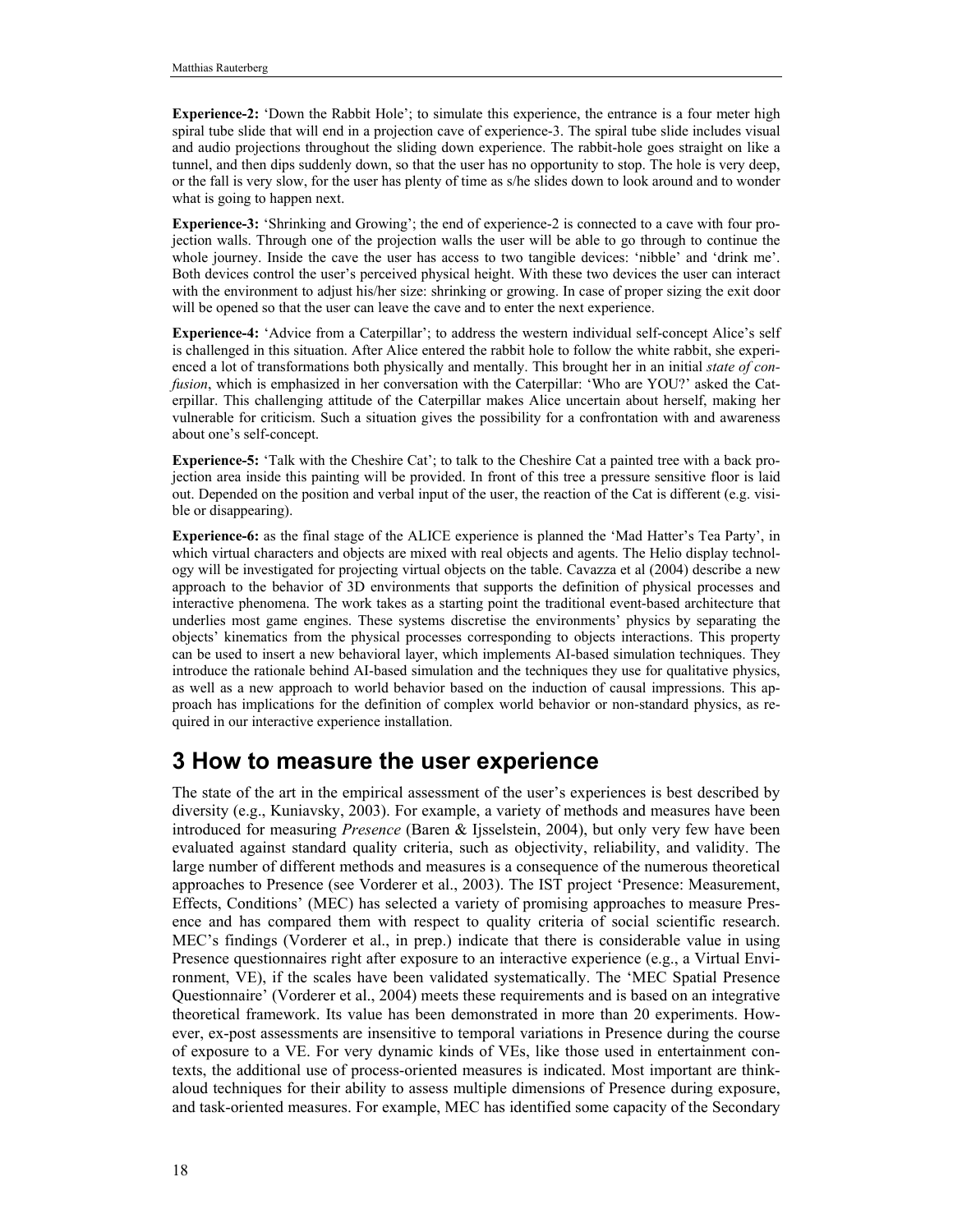Task Reaction Time paradigm to measure Presence 'online', although findings demand further exploration (Klimmt et al., 2005). A variety of alternative task-based measures has been proposed (e.g., Basdogan et al., 2000). In sum, the context of VEs for entertainment suggests to employ a combination of process-oriented and ex-post measures of Presence and to establish improved, validated task-based methods. But how can we measure effects regarding the self-consciousness?

A collective constructionist theory of the self as proposed by Kitayama et al. (1997) can describe many psychological processes, including enhancement of the self (pervasive in the United States) and criticism and subsequent improvement of the self (widespread in Japan), result from and support the very ways in which social acts and situations are collectively defined and subjectively experienced in the respective cultural contexts. In support of the theory, two studies showed, first, that American situations are relatively conducive to *selfenhancement* and American people are relatively likely to engage in self-enhancement and, second, that Japanese situations are relatively conducive to *self-criticism* and Japanese people are relatively likely to engage in self-criticism. Kitayama et al. (1997) discuss the implications for the collective construction of psychological processes implicated in the *self* and, more generally, for the mutual constitution of *culture* and the *self*. One of the prominent research regarding self and culture was done by Carl Gustav Jung.

Jung (1959) refers to the mandala as "the psychological expression of the totality of the self" (p.20). The mandala is a template for the mind, a state of peace and order, and a resolution to the high dynamic complexity within: "The severe pattern imposed by a circular image of this kind compensates the disorder and confusion of the psychic state--namely, through the construction of a central point to which everything is related" (p.4). This central point is the absolute location of the self, the anchor for all the extraneous elements of our environment and psyche. We refer to our environment and others psyche as if they were separate entities, but in reality the two are inextricably linked. The world within and the world without are indistinguishable as far as our self is concerned. To describe this with a metaphor: 'A drop knows that it is in the ocean, but it does not know that the ocean is in it as well $^{13}$ . Internal elements (ideas, emotions, obsessions, etc.) interact with external elements in our mind as the interface to the perceived outer world. Following Jung we can better understand how certain patterns and symbolic elements from our most ancient origins have been embedded, internalized and carried through the ages, only to be unconsciously externalized in the beauty of the mandala.

The mandala is a symbolic diagram (either imagined or depicted), and typically a circle enclosing a square with a central symbol which can be a figure. Ritualistic mandalas from specific cultures display a style and variety of elements with specific significance to that culture. There are nearly as many types of mandalas as there have been societies in the history of humankind. But the essence of the pattern of a mandala is a basic motif in the psyche architecture of so many dreams and fantasies whose unifying similarities stretch across the ages. The quaternary pattern imposed upon the circle symbolizes the application of a specific architecture upon the infinity of the cosmos. It gives the psyche a safe place upon which to stand, a solid foundation upon which it can gather itself to achieve completeness and harmony. Furthermore, the central point is the reference point for the self to identify with. Jung (1959) refers to this pattern as the "archetype of wholeness" (p.4). Jung stresses that this ordering effect on the human psyche is *not* the result of conscious reflection or cultural effort. Because Jung could find the mandala to be present in so many cultures and mythologies spanning the globe as well as the history of Humankind itself, he concluded that it is a pre-existing condition of consciousness that such patterns help bring it into focus or return to an earlier, more peaceful state. The mandala is an integral part of the *collective* unconscious that is shared by every person that has ever lived. The mandala represents an unconscious state in which all opposites come together and are united, where the polar aspects of both cosmos and personality can be-

 $\overline{a}$ 

<sup>13</sup> http://wahiduddin.net/mv2/VII/VII\_17.htm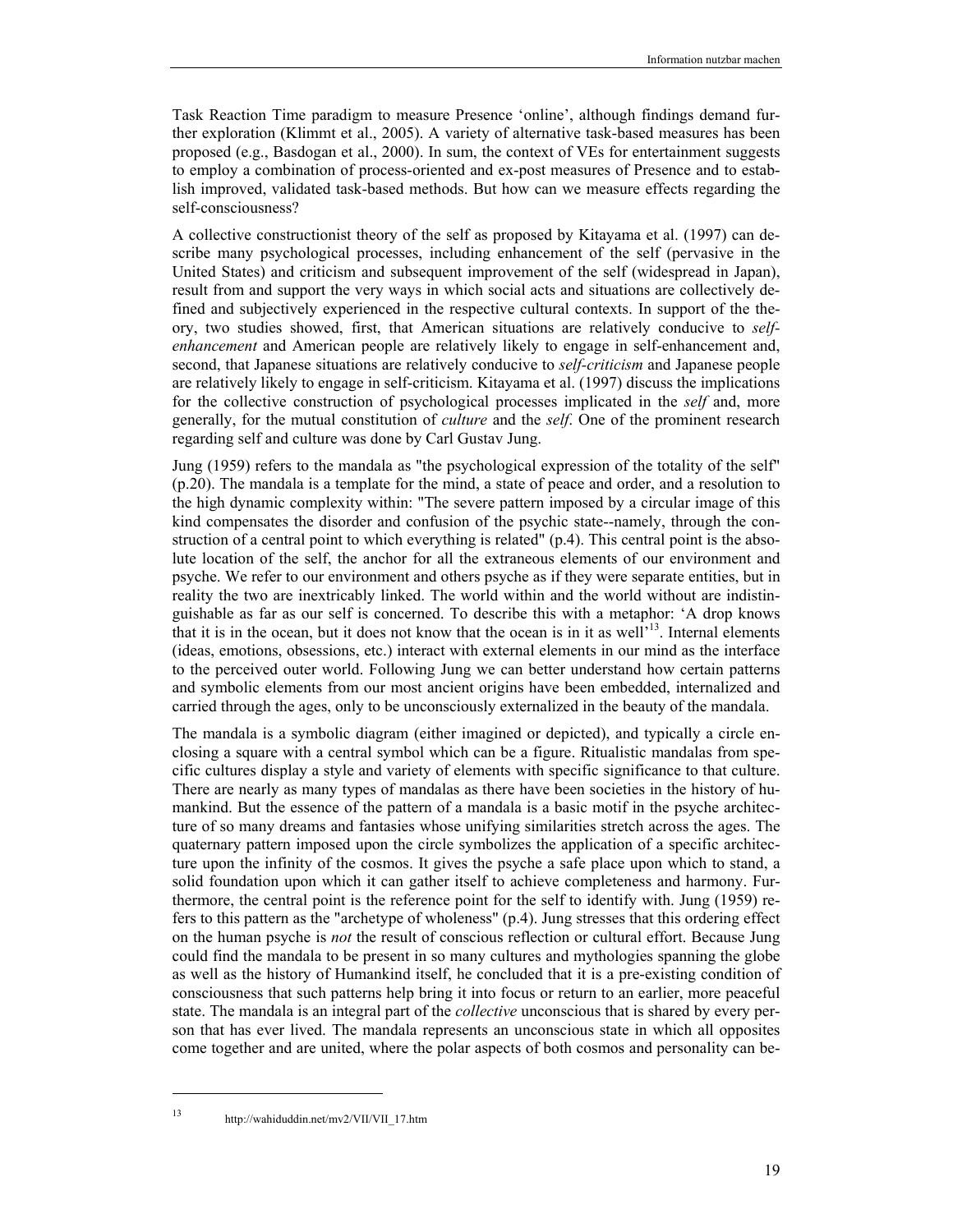come one. This union of opposites is the very process by which we become whole, and through which we find peace.

A great deal of Jung's psychotherapy dealt with the interpretation of individual mandalas created by his patients. In addition to the soothing, focusing effect he noted as a result in his patients' psychological states, there was also a great deal of commonality between the images they created. Patients who for the most part had no knowledge of mandalas or any other conscious symbolic expression, repeatedly put to paper strikingly similar images in the course of their progress. Jung writes of the significance of the similarities:

"In view of the fact that all the mandalas shown here were new and uninfluenced products, we are driven to the conclusion that there must be a transconscious disposition in every individual which is able to produce the same or very similar symbols at all times and in all places. Since this disposition is usually not a conscious possession of the individual I have called it the collective unconscious, and, as the basis of its symbolical products, I postulate the existence of primordial images, the archetypes" (Jung, 1959, p.100).

According to Jung these archetypes are ageless connections between every conscious being, in conjunction with the elemental pattern of the quaternary and the cardinal points. There is a common reference point at which all our seemingly individual consciousnesses are connected, and it is from this realm that the form and effect of the mandala are drawn. The mandala can be seen as a blueprint for the essential structure of our existence, and something about this structure is instantly recognized by the unconscious within us. We perceive the shape, the pattern, the elements within it and their relationship to each other, and within that sacred matrix we recognize our self and our place in the world. The mandala is the key to recovering that it is an ancient and fundamental relationship from which we have strayed. It is evident that the mandala is the unconscious link between our modern consciousness and our most ancient origins. "Their basic motif is the premonition of a centre of personality, a kind of central point within the psyche, to which everything is related, by which everything is arranged, and which is itself a source of energy" (Jung, 1959, p.73). Getting in touch with these unconscious structures we will be enabled to find ourselves, as well as each other. Future research has to figure out what the best way will be to assess this particular personal experiences based on cultural computing probably observable via mandala.

## **4 Conclusions**

The upcoming paradigm of cultural computing introduces new research challenges, such as: (1) what are the relevant cultural determinants in different cultures to enable the user to transform his/her self towards enlightenment (see Salem & Rauterberg, 2005b); (2) what kind of interactive experiences will have the most supportive potential regarding this transformation (see Nakatsu et al., 2005), (3) what are the differences between cultures worldwide and how to address them, and (4) how to measure the effects regarding the progress achieved in transforming once self. We have discussed several possible answers to these challenges and can conclude that (ad 1) the Western culture is mainly characterized by analytical reasoning based on formal logic (Nisbett et al., 2001), (ad 2) the narrative Alice in Wonderland is a promising candidate for such kind of interactive experiences to address the before mentioned cultural determinants, (ad 3) cultural computing projects (e.g. ZENetic Computer) will not fit to western cultures, and (ad 4) cultural awareness might be assessed by utilizing on the concept of the mandala as introduced by Jung.

### **Acknowledgement**

I would like to thank the following people for our fruitful discussions (in alphabetic order): Christoph Bartneck, Marco Combetti, Lakshyajeet Gogoi, Jun Hu, Maril Khare, Tijn Kooijmans, Ryohei Nakatsu, Ben Salem, Christoph Seyferth and Naoko Tosa. I am also very grateful for the sponsorship of Microsoft Research Laboratory in Cambridge, UK.